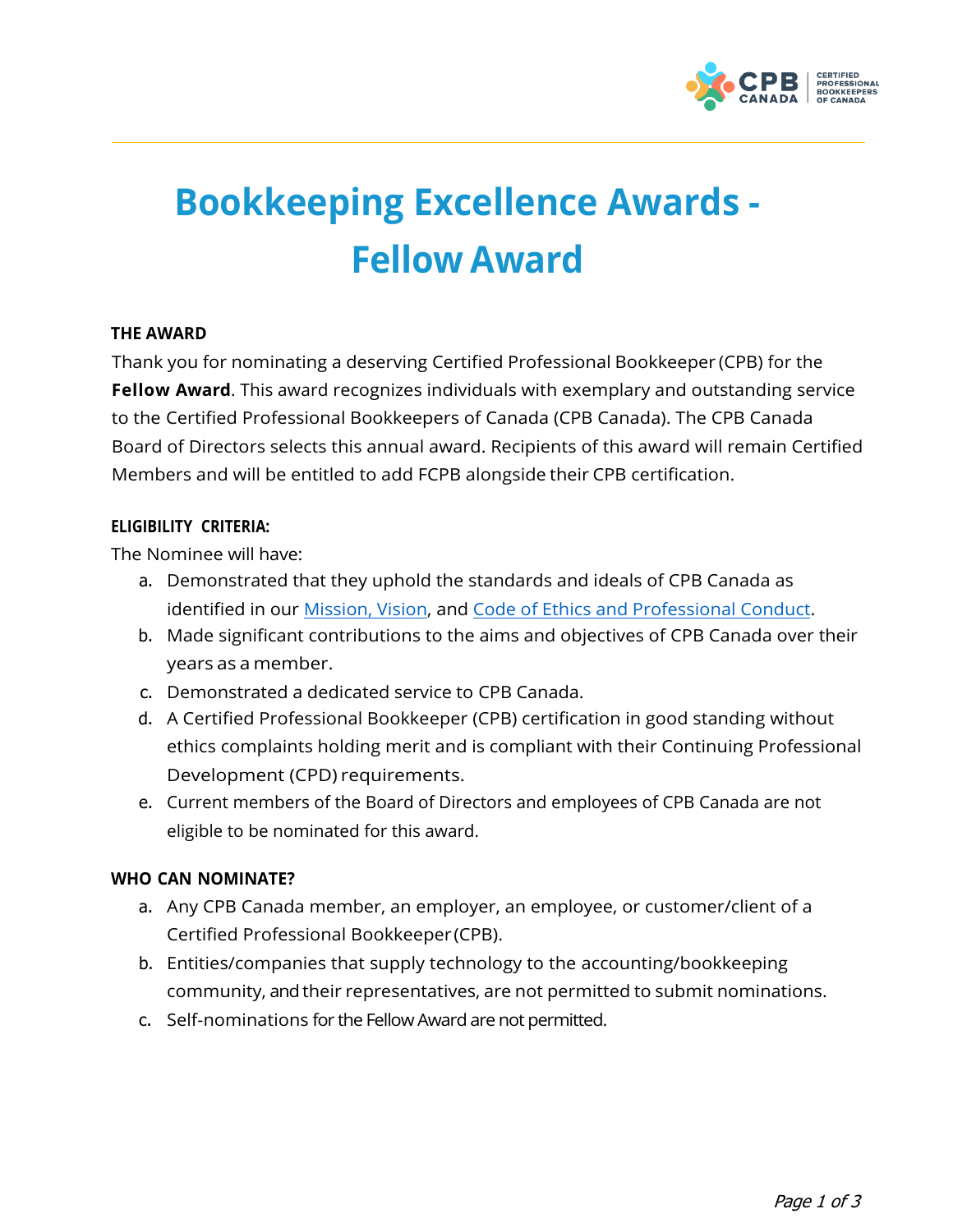

## **PROCESS:**

- a. All nominations and supporting documentation must be received by CPB Canada ahead of any prescribed deadline. The date and time of nominations are recorded, and late entries will not be accepted.
- b. The nomination will be submitted to CPB Canada via the prescribed channels for that given year.
- c. All nominations must be completed entirely, or the nomination will be eliminated from consideration.
- d. CPB Canada will provide an acknowledged receipt for each nomination submitted.
- e. The Board of Directors' decision will be final.

#### **SELECTION COMMITTEE**

The CPB Canada Board of Directors will conduct an evaluation and selection of a CPB Canada Fellow Award recipient.

#### **ANNOUNCEMENT OF THE AWARD**

The recipient(s) of the CPB Canada Fellow Award will be announced at the IGNITE Conference.

## **MAXIMUM NUMBER OF WINNERS IN ANY ONE YEAR**

No more than two (2) Fellow Awards can be awarded in any given year.